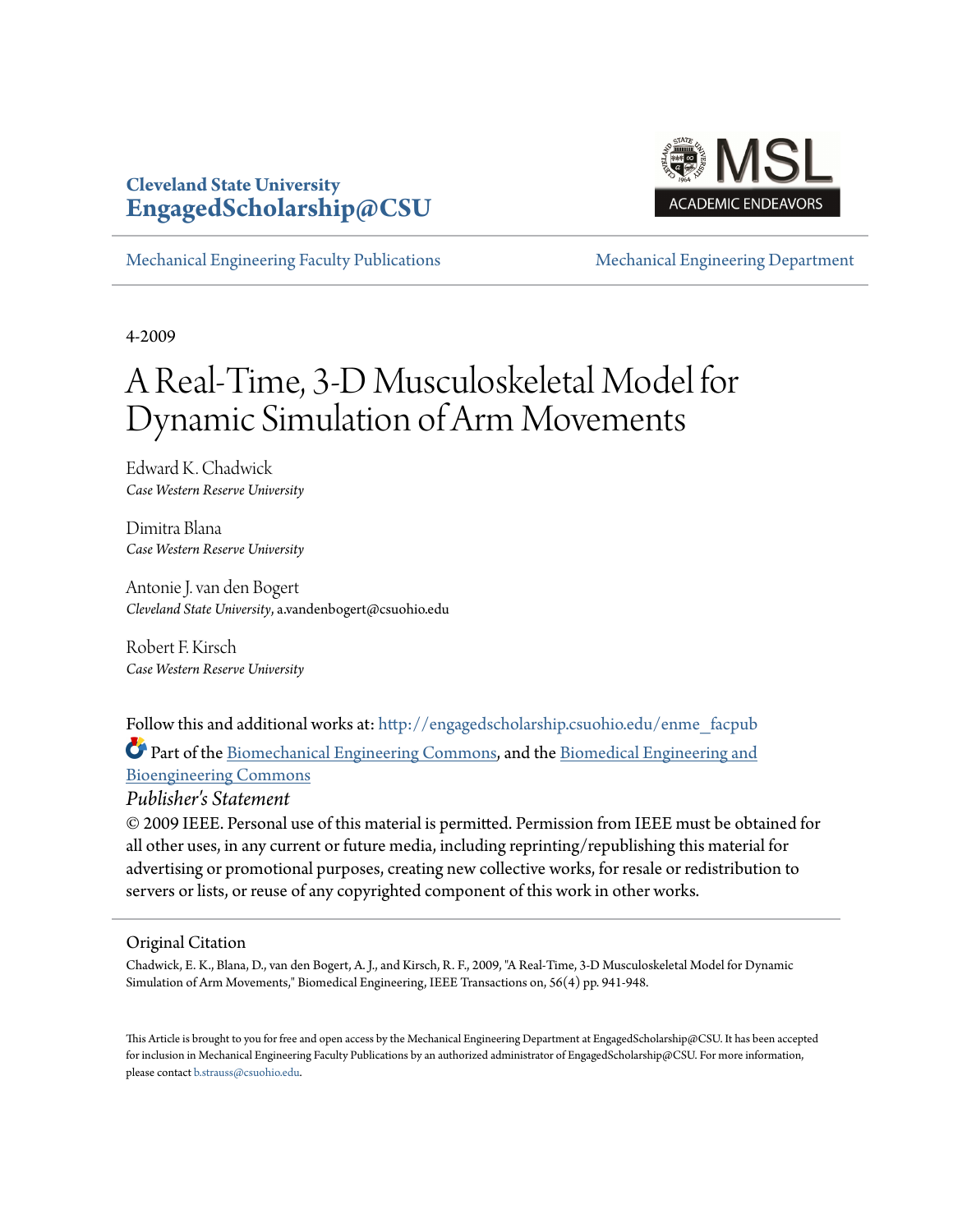# A Real-Time, 3-D Musculoskeletal Model for Dynamic Simulation of Arm Movements

Edward K. Chadwick∗, Dimitra Blana, Antonie J. (Ton) van den Bogert, and Robert F. Kirsch*, Member, IEEE*

*Abstract***—Neuroprostheses can be used to restore movement of the upper limb in individuals with high-level spinal cord injury. Development and evaluation of command and control schemes for such devices typically require real-time, "patient-in-the-loop" experimentation. A real-time, 3-D, musculoskeletal model of the upper limb has been developed for use in a simulation environment to allow such testing to be carried out noninvasively. The model provides real-time feedback of human arm dynamics that can be displayed to the user in a virtual reality environment. The model has a 3-DOF glenohumeral joint as well as elbow flexion/extension and pronation/supination and contains 22 muscles of the shoulder and elbow divided into multiple elements. The model is able to run in real time on modest desktop hardware and demonstrates that a large-scale, 3-D model can be made to run in real time. This is a prerequisite for a real-time, whole-arm model that will form part of a dynamic arm simulator for use in the development, testing, and user training of neural prosthesis systems.** 

*Index Terms***—Biomechanics, functional electrical stimulation (FES), musculoskeletal modeling, shoulder, simulation, upper limb.** 

#### I. INTRODUCTION

**F** UNCTIONAL electrical stimulation (FES) can be used to restore upper limb function in people with high-level spinal cord injury (SCI) through the electrical stimulation of nerves and muscles to generate movement in the paralyzed limb. Upper limb FES systems have been described by numerous groups [1]–[5], but have more commonly been applied to people with midcervical level (C5–C6 SCI) or thoracic-level injuries [6]. People with high-level (C1–C4 SCI) injuries have fewer options for command sources for FES than those with lower level injuries, who can often make use of retained voluntary

Operating an FES system requires sophisticated control of a multiple-DOF, kinematically coupled system of joints using redundant, nonlinear actuators from a limited, artificial command source. For goal-directed movements in the upper extremity, feedback control involving user input is essential, and the command interface for the user becomes an integral part of the control system. Musculoskeletal models have been used successfully to help design control systems for FES by a number of authors [7]–[10]. These modeling studies have consisted of offline analyses of model and controller behavior, not realtime simulations. They did not generate real-time feedback for the user and did not allow the adaption of control signals in real time. The execution of "patient-in-the-loop" experiments in which it is possible to give the subject real-time feedback of simulated arm movement requires a virtual reality environment with real-time simulation of arm dynamics.

A brain–machine interface (BMI) is an example of such a command interface and offers a promising source of commands for neuroprosthetic control, but to date, BMI research has tended to focus on the control of nondynamic tasks such as 2-D computer mouse movement [11], or in some cases simulated 3-D target reaching tasks [12]. For the use of brain signals for real arm control (i.e., with a neuroprosthesis), it may be essential to consider the effect of arm and muscle dynamics on the nature of the extracted signal. Carmena *et al.* [13], for example, showed movement control with a BMI by decoding multiple movement parameters including hand force and muscle activations, not just movement trajectories.

In order to help answer the question of whether arm dynamics affect the nature of the required movement command and facilitate FES controller development, a tool for the real-time, function to control an FES-based neuroprosthesis. dynamic simulation of arm movement would be very useful. A number of large-scale models of the upper limb have been described in the literature [14]–[17], but the focus of these models has always been anatomical fidelity, and not simulation speed. Real-time simulation was not a goal of these studies, and no data are given on simulation speeds. Other groups have described very promising simulation environments that do feature real-time simulation, incorporating musculoskeletal modeling and visualization [18], but to date, details on the complexity of models that can be simulated in real time are not available. Davoodi *et al.* [19] described the virtual reality aspects of the simulation environment in some detail, but did not provide many details on the biomechanical modeling aspects.

> The long-term goal of this paper, therefore, was to develop a complex, 3-D biomechanical model of the upper limb that runs in real time. The model described simulates realistic arm dynamics (inertia, kinematic coupling, muscle dynamics) for use in the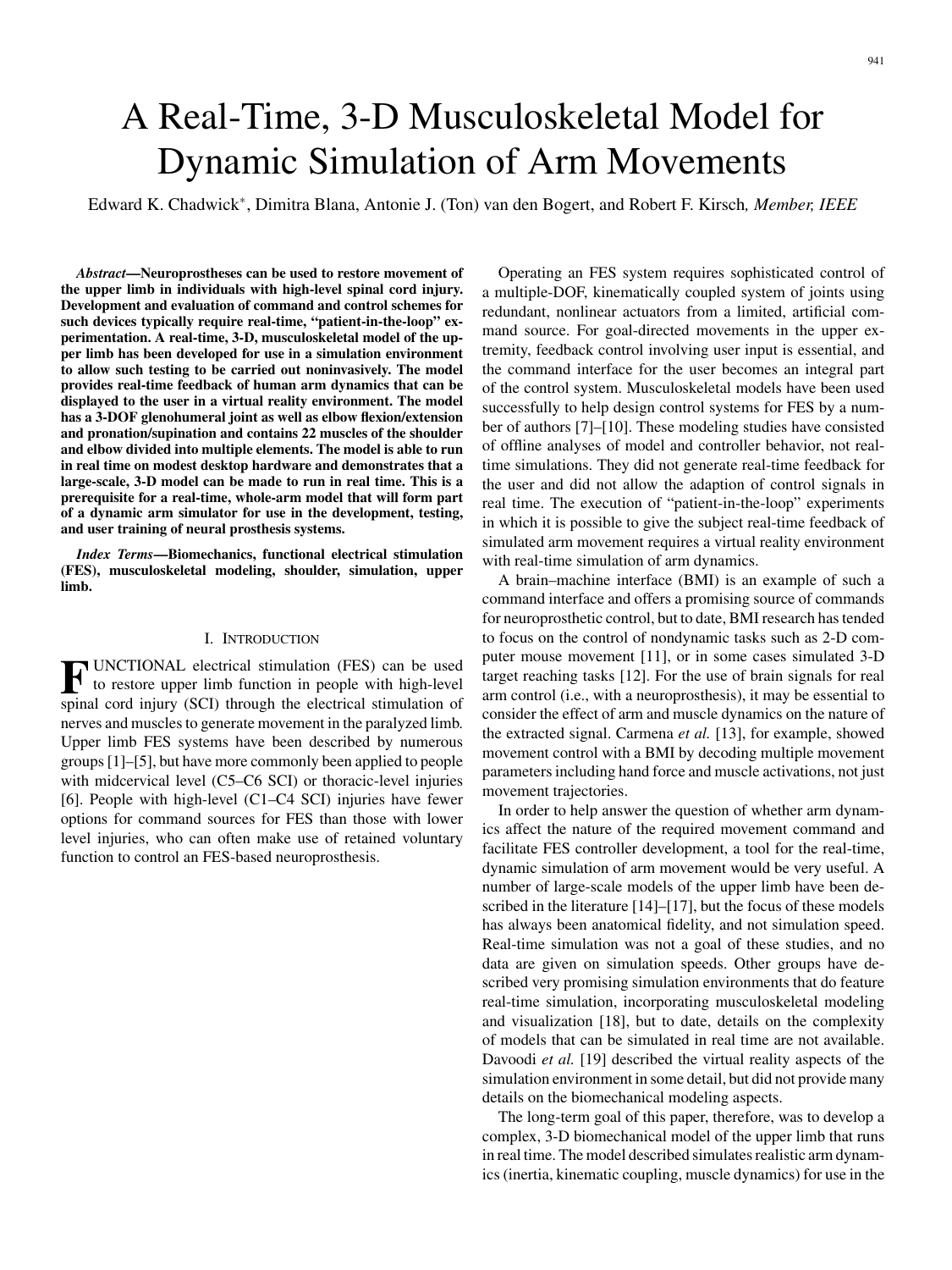TABLE I ANGULAR LIMITS FOR EACH DEGREE OF FREEDOM (IN DEGREES)

| Degree of freedom  | Min angle | Max angle |
|--------------------|-----------|-----------|
| Plane of elevation | $-90$     | 90        |
| Angle of elevation |           | 90        |
| Internal rotation  | $-55$     | 70        |
| Elbow flexion      |           | 140       |
| Forearm pronation  |           |           |

so-called dynamic arm simulator (DAS). The real-time dynamics model interfaces with a visualization environment developed using Game Studio (Conitec Data Systems, Inc.). This gives the user of the simulator direct visual feedback regarding the movement of their virtual arm and allows the development of neural prosthesis controllers and BMIs, as well as providing a training environment for potential users of such systems. The model is fully customizable, e.g., allowing compromises in muscle strength associated with SCI to be accurately modeled. The clinical relevance of this paper is that it allows rapid development of rehabilitation technologies for people with SCI or other neurological impairment.

The aim of this current study was to develop a dynamic model of the human upper limb that would run in real time and be of sufficient complexity to allow realistic simulations of arm movement. This real-time model is a prerequisite for the DAS that could be used in the development, testing, and user training of neural prosthesis systems.

#### II. METHODS

#### *A. Musculoskeletal Model in SIMM*

The structure of the model was initially built using software for interactive musculoskeletal modeling (SIMM) (Musculo-Graphics, Inc.), a graphical musculoskeletal modeling package. The model has 5-DOF: 3 at the glenohumeral joint, 1 for elbow flexion/extension, and 1 for pronation/supination. The scapula was considered to be the base of this model and was fixed. The glenohumeral joint was modeled as three orthogonal hinges or pin joints as they are known in SIMM. The elbow flexion axis and the forearm pronation axis were also modeled as pin joints, with direction vectors determined by cadaver kinematic measurement [20]. Limits on the range of motion of the joints were imposed based on data from Gûnal et al. [21], who measured the range of motion of the upper limb in a large number of male subjects. These angles were restricted slightly where necessary in order to ensure the correct wrapping of muscles in the SIMM model, and the final values are shown in Table I. The range of motion of the humerus with respect to the thorax is, of course, reduced compared to a full upper limb model due to the fixed scapula.

Muscles crossing joints proximal to the glenohumeral joint have the correct line of action and wrapping, but are considered to originate from the scapular rigid body. A total of 22 muscles and muscle parts are included in the real-time model, divided into 102 muscle elements that are modeled independently. Muscles are modeled using the minimum number of elements needed to accurately model the mechanical line of action of each part.

TABLE II MUSCLES INCLUDED IN REAL-TIME MODEL, SHOWING JOINTS CROSSED BY EACH MUSCLE (GLENO-HUMERAL: GH, HUMERO-ULNAR: HU, OR RADIO-ULNAR: RU) AND NUMBER OF ELEMENTS USED TO MODEL MUSCLE

| Muscle                            | Joints        | No. of elements         |
|-----------------------------------|---------------|-------------------------|
| Deltoid, scapular part            | GН            | 11                      |
| Deltoid, clavicular part          | GH            | $\overline{\mathbf{4}}$ |
| Coracobrachialis                  | GH            | 3                       |
| Infraspinatus                     | GH            | 6                       |
| Teres minor                       | GH            | 3                       |
| Teres major                       | GH            | $\overline{4}$          |
| Supraspinatus                     | GH            | 4                       |
| Subscapularis                     | <b>GH</b>     | 11                      |
| Biceps, long head                 | GH, HU and RU |                         |
| Biceps, short head                | GH, HU and RU | $\mathfrak{p}$          |
| Triceps, long head                | GH and HU     | $\overline{4}$          |
| Latissimus dorsi                  | GH            | 6                       |
| Pectoralis major, thoracic part   | GH            | 6                       |
| Pectoralis major, clavicular part | GH            | $\overline{2}$          |
| Triceps, medial head              | НU            | 5                       |
| <b>Brachialis</b>                 | HU            | 7                       |
| <b>Brachioradialis</b>            | HU and RU     | 3                       |
| Pronator teres                    | HU and RU     | $\overline{2}$          |
| Supinator                         | HU and RU     | 5                       |
| Pronator quadratus                | <b>RU</b>     | 3                       |
| Triceps, lateral head             | HU            | 5                       |
| Anconeus                          | HU            | 5                       |

In the case of widely diverging muscles such as the deltoids, this was as many as 11 elements. The number of elements used for each muscle and the degrees of freedom crossed by the muscles are shown in Table II.

Geometrical data for the real-time model were taken from the cadaver studies of Klein-Breteler *et al.* [20]. In these studies, the muscles and muscle parts controlling the movement of the shoulder and elbow were divided into multiple elements and their origins and insertions measured. Joint surfaces and other bony contours were digitized for modeling using geometrical forms, and an extensive set of muscle architecture parameters was measured. This included tendon length, physiological crosssectional area (PCSA), pennation angle, sarcomere length, and fiber length. All these data are available via the International Shoulder Group Web site.<sup>1</sup>

#### *B. Equations of Motion*

The equations of motion were derived using SDFAST (Symbolic Dynamics and Parametric Technology Corporation, Needham, MA). The dynamics export feature of SIMM was used to form the model description file for SDFAST, model.sd. This file was processed by SDFAST to generate the equations of motion as C code for use in the simulation. The equations of motion are expressed as second-order differential equations of the following form:

$$
M(q)\ddot{q} = Q_M(q, \dot{q}, t) + Q_E(q, \dot{q}) + Q_C(q, \dot{q}) \tag{1}
$$

where  $M$  is the mass matrix,  $q$ 's are the generalized coordinates, and  $Q_M$ ,  $Q_E$ , and  $Q_C$  are the generalized force terms due to muscles, external forces, and coriolis and centrifugal forces.

<sup>1</sup>http://internationalshouldergroup.org.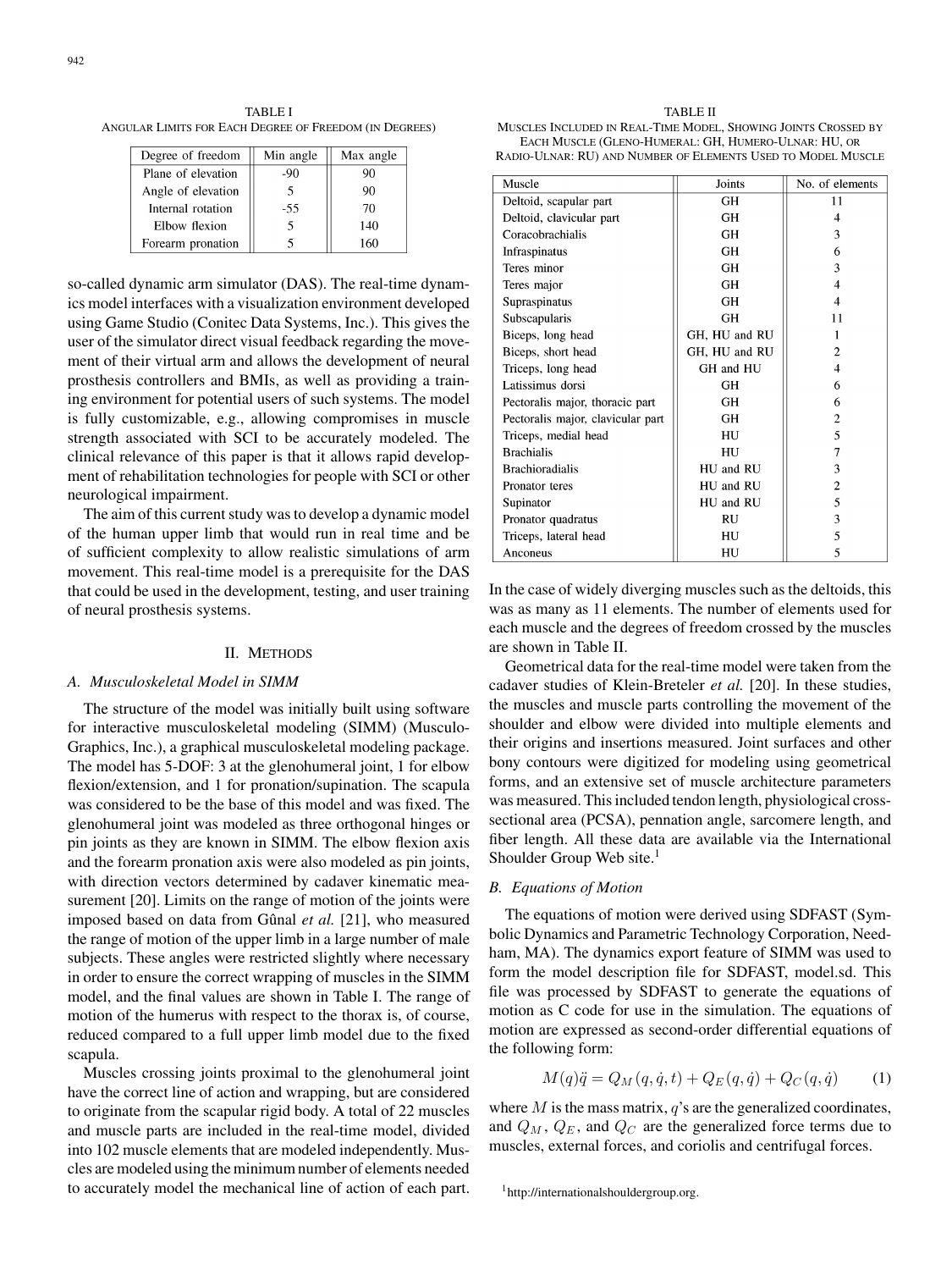#### *C. Muscle Wrapping and Lines of Action*

Muscle wrapping objects were defined in the SIMM file to allow the calculation of the lines of action and the moment arms of the muscles in all positions of the model. These were based on the geometrical structures measured in the cadaver studies described before [20] and used in [22], and included spheres for the humeral head, an ellipsoid for the thorax, and cylinders for the humerus, ulna, and radius. The run-time calculation of muscle wrapping, however, is too time-consuming for a real-time application. In this study, preprocessing of the muscle moment arms and lines of action was carried out to allow faster operation at run time.

Muscle moment arms were exported from SIMM for each muscle element crossing each degree of freedom over the whole range of model motions. In the real-time model, muscle– skeleton coupling was represented by a polynomial model for muscle length as a function of kinematic degrees of freedom. This was done in preference to fitting the moment arms directly as it reduces the number of model coefficients needed, thereby decreasing simulation time. This also avoids overfitting the data, which can happen when fitting the moment arms directly, resulting in the model not being mechanically consistent. The moment arm data from the SIMM model were then used to assess the fitting accuracy. Polynomial terms were added to the model until the moment arm error for each element was less than 10% of the maximum moment arm value or 2 mm, whichever was the greater. This gave a good compromise between accurately describing the moment arms and limiting the number of polynomial terms needed for that description. A similar procedure was followed to approximate the muscle lines of action. In the case of the lines of action, one polynomial was required for each orthogonal component of the path. The lines of action of the muscles were needed for the calculation of the joint reaction force and subsequently the assessment of glenohumeral stability described in Section II-E.

#### *D. Muscle Model*

A three-component, Hill-type muscle model was used to model muscle force generation. The model consists of a contractile element for active force generation, a series elastic element (SEE) representing tendon and other series stiffnesses, and a parallel elastic element (PEE) representing the passive stiffness of the muscle belly. Activation dynamics were governed by the first-order differential equation

$$
\dot{a}(t) = (c_1 u(t) + c_2)(u(t) - a(t))
$$
\n(2)

where  $a$  is the active state,  $u$  is the neural command, and the terms  $c_1$  and  $c_2$  are chosen to give activation and deactivation time constants derived from the proportions of fast and slow twitch fibers in the muscle (derived from [23]).

The contractile element produces a force  $F_{ce}$ , which is dependent on the shortening velocity  $V_{ce}$ , fiber length  $L_{ce}$ , and active state a

$$
F_{\rm ce} = f(L_{\rm ce})g(V_{\rm ce}, a)a \tag{3}
$$

where  $f$  describes the force–length relationship and  $g$  describes the Hill shortening equation (for details see McLean *et al.* [24]). In order to prevent infinite muscle velocities at zero activation, a passive damper of 10 N/m⋅s<sup>-1</sup> was modeled in parallel with the contractile element for low activations (less than 0.02). This value was within the range found by Kirsch *et al.* [25] and allowed the arm to fall at a realistic rate.

Stiffness properties for the series and parallel elastic components were given by quadratic relationships between force and elongation (where  $L_{\text{slack}}$  is the element slack length normalized to the optimal fiber length)

$$
F = k(L - L_{\text{slack}})^2.
$$
 (4)

The stiffness parameter  $k$  for the SEE was set such that  $4\%$ elongation was achieved when the maximal isometric force was applied (from [24]).  $L_{\text{slack}}$  for the series elastic element was approximated by the tendon slack length measured in the cadaver studies.  $L_{\text{slack}}$  for the PEE is a harder parameter to estimate, as data for doing this are not available. Following the example of McLean *et al.* [24], a default value of 1.0 was used (normalized to optimum fiber length), except for a small number of muscle elements for which this led to prohibitively high passive forces. For these elements, the value of  $L_{\rm slack}$  was estimated based on the desired range of motion of the joint that the muscle crossed. There are insufficient data in the literature to obtain this value in any other way. These values are shown in Table V in the Appendix.

#### *E. Computation of GH Stability*

The glenohumeral joint is minimally stabilized by passive structures around the joint and requires active stabilization from the rotator cuff muscles during movement. The ability to monitor the stability of that joint is essential in the design of controllers for FES systems, a major application of this model.

At each major time step of the simulation, the resultant force vector between the humeral head and the glenoid was calculated. This was the vector sum of all contributions to the joint reaction force: external forces on the limb as well as the sum of all muscle forces for muscles crossing the glenohumeral joint. The stability of the glenohumeral joint is defined as a function of the angle of the resultant force in the glenoid relative to the maximum angle that can be reached before dislocation of the joint. Specifically, the stability value is defined as

$$
GHstab = \left(\frac{\theta}{\theta_a}\right)^2 + \left(\frac{\phi}{\phi_a}\right)^2
$$
 (5)

where  $\theta$  and  $\phi$  are the angles of the vector away from the normal to the glenoid along the major and minor axes of the ellipse, and  $\theta_a$  and  $\phi_a$  are the angles of that vector as it reaches the rim of the glenoid. The value of  $GH_{stab}$  thus reaches 1 as the reaction force vector reaches the edge of the ellipsoid defining the glenoid fossa and has a value of zero when the vector is exactly in the center of the fossa. Values of less than 1 indicate that the force is inside the rim of the fossa and the joint is stable,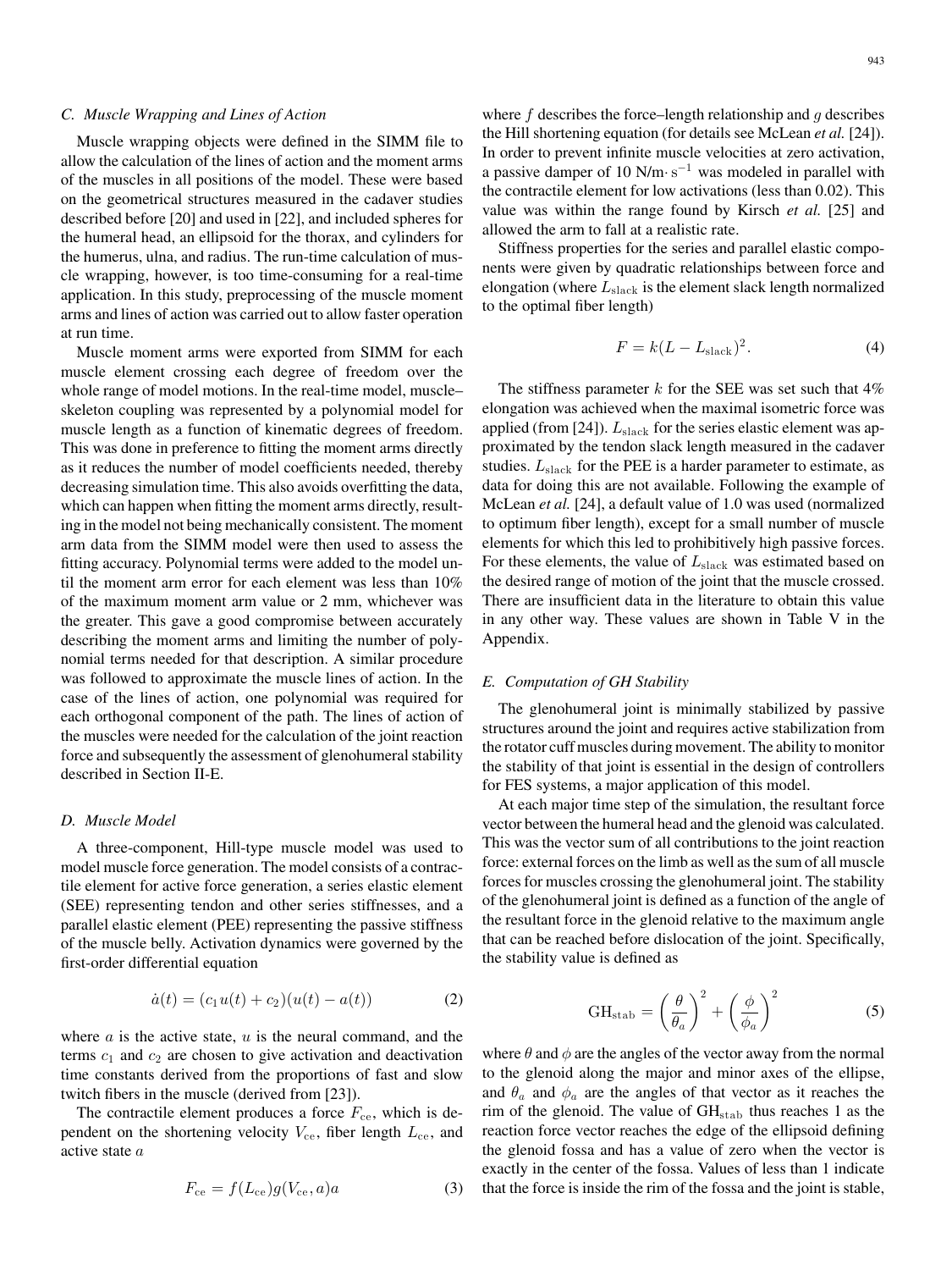TABLE III MINIMUM ACTIVATIONS NECESSARY IN ROTATOR CUFF MUSCLES TO ENSURE STABILITY OF GLENO-HUMERAL JOINT WITH A FACTOR OF SAFETY OF 2  $(GH_{\text{stab}} < 0.5)$ 

| Infraspinatus | Teres minor | Supraspinatus | <b>Subscapularis</b> |
|---------------|-------------|---------------|----------------------|
| ).04          |             |               |                      |

and values greater than 1 indicate that the reaction force vector would point outside the fossa, tending to cause dislocation of the joint.

#### *F. Simulink and xPC Target*

In order to guarantee real-time operation of the model, Matlab's xPC Target operating system was used. This is a specialized application of the Real-Time Workshop allowing fast development of real-time applications on x86 hardware. The model is developed in Simulink in simulation mode before being compiled as a real-time executable for execution on the real-time operating system (RTOS). This approach allows rapid development of code, maximizing model performance on given hardware as well as guaranteeing real-time operation.

When running a model on the real-time system xPC Target, it is required to use a fixed-step solver to guarantee real-time operation. The time taken for one complete integration of the system is reported as the task execution time (TET) by xPC Target. The minimum step size that can be used with a given model is this TET (plus a small amount to allow for fluctuations in the execution time). If the simulation is stable with that step size for a given integrator, or solver, then real-time operation is possible.

In this study, two solvers were compared for their performance and stability: the first-order Euler solver and the fourthorder Runge–Kutte solver.

#### *G. Muscle Stimulation Experiments*

Simulations of simple muscle stimulation experiments were carried out to test the model response to activation of the various muscle groups. Groups of muscles were activated sequentially in the model, and the resulting motions were observed. During these simulations, the TET for the model was recorded in order to assess the real-time capability of the model during simulated motions.

Table III shows the baseline activations used during the simulations. These are the minimum activations necessary to ensure stability of the glenohumeral joint in the resting position. Only the rotator cuff muscles (infraspinatus, teres minor, supraspinatus, and subscapularis) are active in this state, and the maximum of these activations is 0.07. These values were found by iteratively increasing the values of the activations until a combination was found that reduced the value of the glenohumeral stability constraint (GH<sub>stab</sub>) to less than 0.5, giving a factor of safety of 2, and allowed the arm to hang in a neutral position (i.e., without excessive internal or external rotation). As defined previously,  $GH<sub>stab</sub>$  must be less than 1 to ensure stability of the joint.



Fig. 1. (a) Activation of the elbow flexor muscles (at 4 s), cocontraction of the flexors and extensors (at 10 s), and activation of the flexors, extensors, and pronators (at 14 s). (b) Flexion of the elbow to  $140^\circ$ combined with full supination, extension back to 100° followed by pronation to 160°. Finally, deactivation of all muscles allows the model to return to its initial position of 5◦ flexion and 70◦ pronation.

Activation of the various muscle groups to produce movement was then applied on top of these baseline activations. Three sets of activations were defined. The first tested the elbow flexion/extension and forearm pro/supination response of the model. The second tested the humeral abduction response by elevating the arm in the scapular plane, and the third repeated this motion, but increased the rotator cuff activity to stabilize the glenohumeral joint.

#### III. RESULTS

Fig. 1 shows the effect on the model of activation of combinations of elbow flexors (biceps brachii, brachialis, brachioradialis), extensors (triceps), and pronators (pronator teres and pronator quadratus). Part (a) shows activation of the elbow flexor muscles (at 4 s), cocontraction of the flexors and extensors (at 10 s), and activation of the flexors, extensors, and pronators (at 14 s). Part (b) shows the movements produced by the activations applied in part a: flexion of the elbow to 140◦ combined with full supination, then extension back to  $100°$ , and then pronation of the forearm to 160◦. Finally, deactivation of all muscles allows the model to return to its initial position of 5◦ flexion and 70◦ pronation.

Fig. 2 shows the effect of activating humeral abductors (the middle and anterior parts of the deltoids) (part a) in addition to the constant rotator cuff muscle baseline activations. The resulting motion of the model (part b) shows abduction of the humerus in approximately the scapular plane (part way between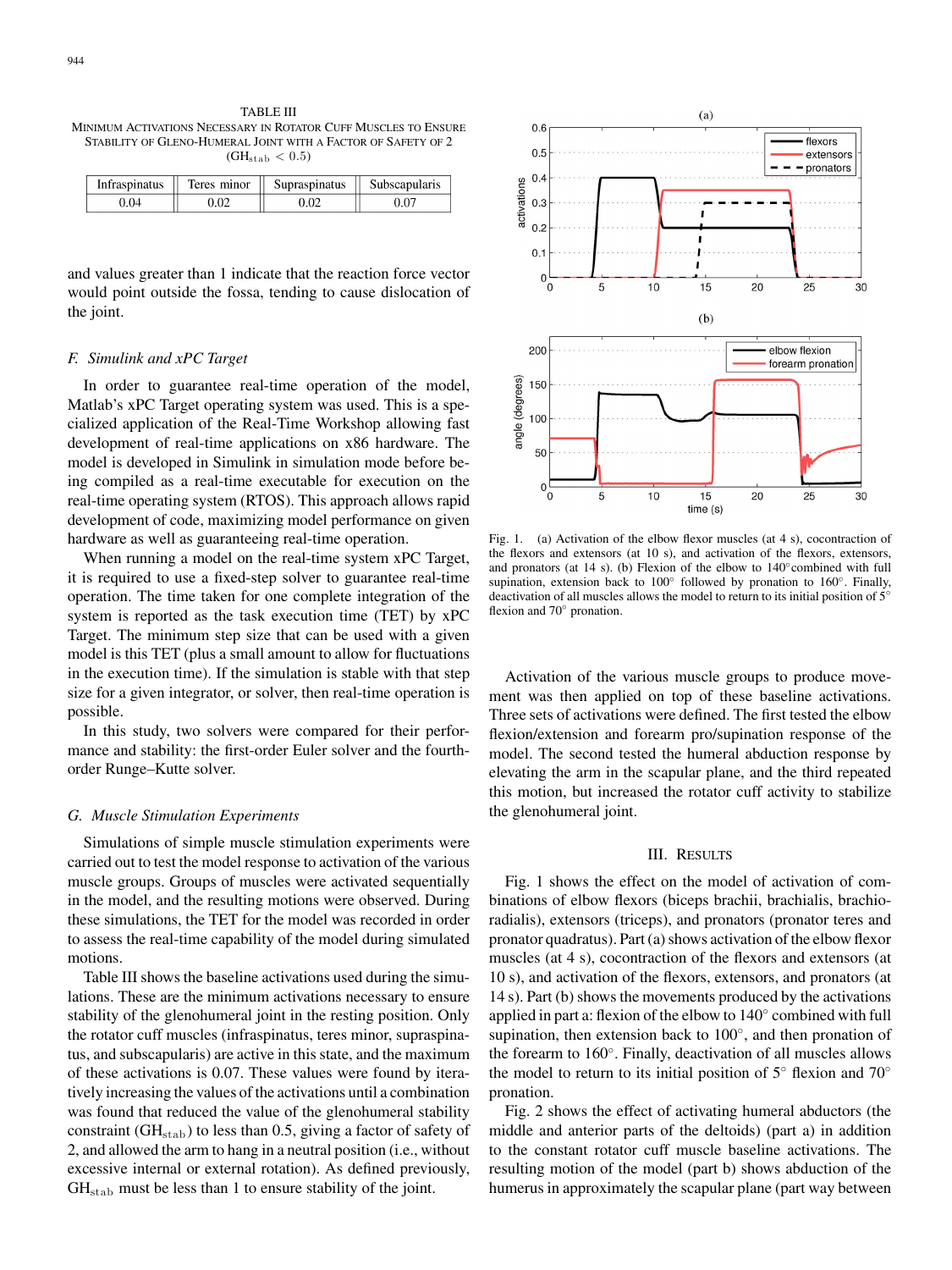

Fig. 2. (a) Activation of the middle and anterior parts of the deltoid muscles, and part (b) the model motions in response to these activations Rotator cuff activity was held at the baseline level throughout the movement, and part (c) shows the increase in the value of  $GF<sub>stab</sub>$  to greater than 1, indicating potential dislocation of the joint.

lateral abduction and forward flexion). The activity of the rotator cuff muscles was not adjusted during these motions, and part (c) of the figure shows the increase in the value of  $GH_{stab}$  to greater than 1, indicating instability of the glenohumeral joint.

Fig. 3 shows the same deltoid activity as the previous figure, but this time with a concurrent increase in the rotator cuff activity. This level of activation was chosen merely to be sufficient to maintain glenohumeral stability. The resulting motion is quite similar with slightly increased humeral elevation provided by the abduction tendency of these muscles. Part (c), though, shows a much reduced value of GH<sub>stab</sub>, to less than 0.5, indicating that the stability of the glenohumeral joint is maintained throughout the motion (with a factor of safety of 2).

Fig. 4 shows the effect of two different solvers on the stability of the model during the simulation. Part (a) shows that globally the two solvers result in the same motion given the same input activations. Part (b) shows a magnified y-axis to illustrate the more stable performance of the fourth-order Runge–Kutta solver as compared to the first-order Euler solver.

Table IV shows the performance of the model on the realtime system. The TET is the computation time required by the processor to complete one integration of the system. If the largest stable step size for the model is larger than this TET, then real-time operation is possible. The table shows that both solvers are capable of real-time operation with this model.



Fig. 3. Activation of the middle and anterior parts of the deltoid muscles, with increased stimulation of the rotator cuff muscles are shown in part (a). The resulting model motions are shown in part (b). Note the increased stability of the glenohumeral joint, shown by the stability value of  $< 0.5$  in part (c).



Fig. 4. Stability of the simulation with two different solvers at their minimum step sizes. Part (a) shows that the model response to the given input is extremely similar with the two solvers. Part (b) shows the increased stability of the Runge– Kutta fourth-order solver over the Euler first-order in a magnified new.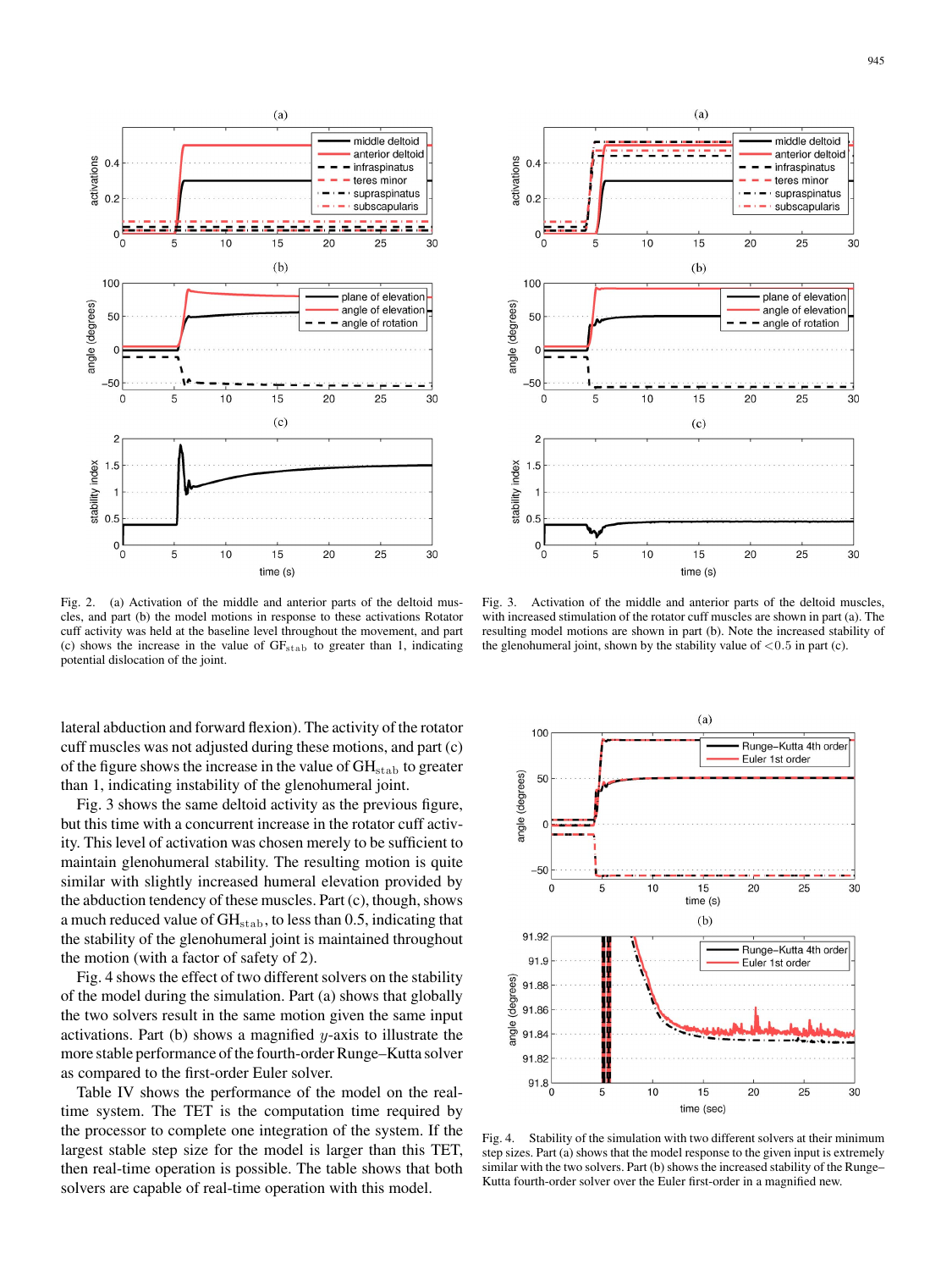TABLE IV PERFORMANCE OF MODEL ON REAL-TIME SYSTEM (1.8-GHZ PENTIUM IV), AVERAGED ACROSS THREE TASKS

| Solver                | <b>Task Execution Time</b> | Stable Step Size  |
|-----------------------|----------------------------|-------------------|
| Runge-Kutta 4th order | $0.51$ ms                  | 1.0ms             |
| Euler 1st order       | 0.13ms                     | 0.5 <sub>ms</sub> |

#### IV. DISCUSSION

#### *A. Model Evaluation*

The goal of this study was to develop a real-time musculoskeletal model of the human upper limb for use in a dynamic arm simulator. The real-time model described in this study is based on anatomical parameters and structures described in [20] and previously implemented in a large-scale model using SIMM [22]. Verification of the model response to muscle activation indicates that the model still behaves as expected, even after conversion of the data to the format suitable for real-time execution. The primary outcome of this paper is thus the real-time performance allowing the model to be used in "patient-in-the-loop" testing of neural prosthesis systems.

The muscle stimulation experiments showed that the model responds in a predictable way to various levels of muscle stimulation. The model is stable in the resting position with only low-level baseline activation of the rotator cuff muscles to stabilize the glenohumeral joint, and is also stable in arbitrary intermediate positions of elbow flexion, forearm pronation, and humeral abduction (Figs. 1 and 2). Furthermore, glenohumeral stability is maintained during humeral abduction by activation of the rotator cuff muscles, and is seen to be compromised when these muscles are not concurrently activated (Figs. 2 and 3). The main outcome of these experiments, though, is that all these movements were successfully simulated in real time.

#### *B. Computational Performance*

Simulink offers a range of fixed-step solvers for use with xPC Target, from first to fifth order. The first-order Euler solver has the lowest computational cost, but also requires the smallest step size to maintain a given level of accuracy. The Runge–Kutta fourth-order solver, in contrast, has a higher computational cost, but produces smaller errors for a given step size. This means that the higher order solver is able to perform the simulation with a larger step size, permitting a larger TET while still running in real time. This is the tradeoff that must be assessed in the evaluation of the solvers. The solvers at intermediate orders to those described were not found to offer any performance benefit, and so were not used. The best solver choice is also influenced by the range of stiffnesses encountered in the system.

In our system, high stiffness is introduced by the combination of high-stiffness muscle elements (those with short series elastic components, i.e., short tendon slack lengths such as pronator quadratus) and low-inertia degrees of freedom, such as forearm pronation/supination. This stiffness requires the use of the small step sizes seen in Table IV to ensure a stable solution. The Runge–Kutta fourth-order solver was found to be the best compromise between speed and accuracy for the integration of this system. This solver allowed real-time operation of the model on a 1.8-GHz Pentium IV with a solver step size of 1 ms. The Euler first-order solver was also able to run in real time, with a step size of 0.5 ms, but the simulation was slightly less stable in that case, as seen in Fig. 4.

In our experience, calculation of the muscle elements is the most time-consuming part of the simulation, and additional degrees of freedom in the kinematics are less significant. We therefore expect some increase in simulation time with a more complex model comprising more muscle elements, but this tends to increase linearly with the number of polynomial terms used to model the muscles and the number of muscle elements. We are therefore confident that the whole arm model, which is the long-term goal of this work, will also be suitable for real-time simulation, since the increase in complexity should be a factor of around 2 or less.

#### *C. Model Limitations*

The model is a fully 3-D representation of the glenohumeral joint and elbow that includes all the relevant muscles and degrees of freedom. As far as can be seen from the literature, this is the only model of this scale whose ability to run in real time has been tested. However, our model does have the limitation of the fixed scapula. This simplification was used to allow us to develop the real-time framework without jumping straight into the complexity of the closed-chain shoulder girdle and focus on necessary developments such as monitoring and ensuring glenohumeral stability. This limits the range of motion of the arm somewhat, as the shoulder girdle would normally contribute to the range of motion of the arm. This also has the effect of increasing the length range over which some of the muscles have to operate, as the glenohumeral joint must provide all the movements that would otherwise be provided by the combination of scapular and humeral motion. The model still operates under these conditions, providing a real-time, 3-D simulation of arm movement, but the motions at individual joints may be slightly less realistic than they would be with a full model including a shoulder girdle.

The anatomical parameters in the model are taken from measurements based on a single cadaver, but our model can use any internally consistent parameter set describing the shoulder and elbow mechanism. Many other models described in the literature are based on the averaging of all available data (for example, [16]) or parameter optimization (for example, [26]), both of which have their merits. Using single cadaver measurements maintains relationships between structures, such as muscle attachment points, moment arms, optimum fiber lengths, etc., which may be lost using other methods. For real-time, "patientin-the-loop" experiments, matching the model to the patient through the use of actual patient data such as muscle points of origin and insertion would be very attractive. This is not really feasible at this time, but may become so in the future with improvements in imaging modalities. Despite differences between the actual subject and the model, the real-time simulator still provides an extremely useful tool that allows us to examine how well a user can control a complex neuroprosthesis and what the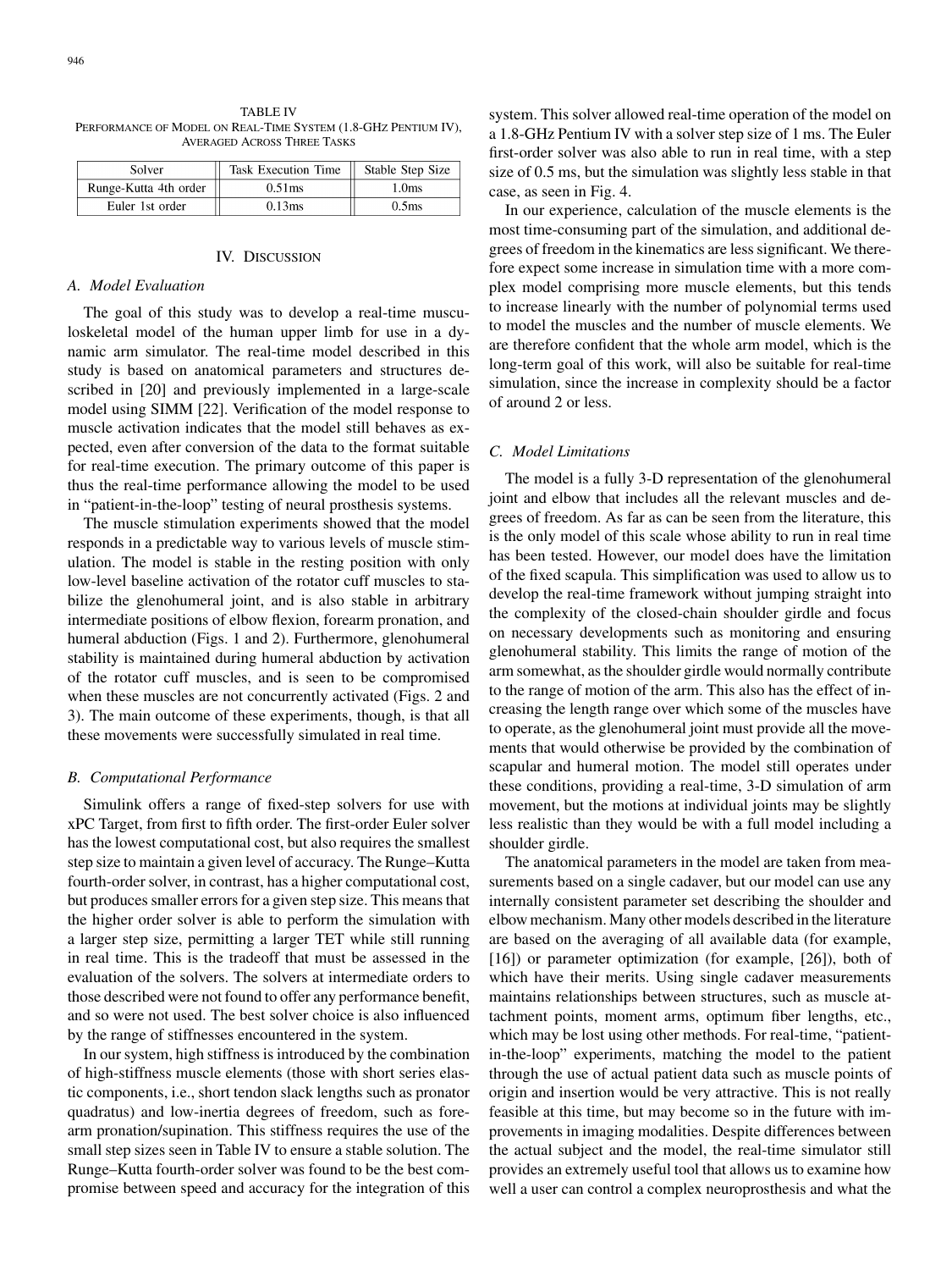TABLE V VALUES OF PEEslack FOR MUSCLE ELEMENTS IN WHICH IT DIFFERED FROM DEFAULT VALUE OF 1.0 (NORMALIZED TO OPTIMUM FIBER LENGTH)

| Muscle name            | Element no.          | $PEE_{slack}$                               |
|------------------------|----------------------|---------------------------------------------|
| Infraspinatus          | [456]                | $[1.1 \; 1.2 \; 1.1]$                       |
| Teres minor            | [1 2 3]              | $[1.3 \; 1.4 \; 1.4]$                       |
| Supraspinatus          | $\lceil 1 \rceil$    | [1.1]                                       |
| Biceps, long head      | $\lceil 1 \rceil$    | [1.3]                                       |
| Biceps, short head     | $\lceil 1 \rceil$    | [1.5 1.6]                                   |
| Triceps, long head     | [1 2 3 4]            | $[1.5 \t1.5 \t1.4 \t1.2]$                   |
| Triceps, medial head   | [1 2 3 4 5]          | [1.3 1.3 1.4 1.3 1.2]                       |
| <b>Brachialis</b>      | [1 2 3 4 5 6 7]      | $[1.2 \ 1.2 \ 1.1 \ 1.4 \ 1.3 \ 1.2 \ 1.3]$ |
| <b>Brachioradialis</b> | [1 2 3]              | [1.2 1.2 1.3]                               |
| Pronator teres         | [1]                  | [1.3]                                       |
| Supinator              | $[2 \; 3 \; 4 \; 5]$ | [1.2 1.3 1.2 1.3]                           |
| Pronator quadratus     | [1]                  | [1.1]                                       |
| Triceps, lateral head  | [1 2 3 4]            | [1.2 1.2 1.2 1.2]                           |

effects of different command interfaces and controllers are on that control.

#### *D. Applications*

A realistic 3-D model of the human upper limb that provides real-time feedback on arm motion allows us to perform experiments with the patient in the loop in a way that would not otherwise be possible. For example, in the development of control algorithms for implanted FES systems, a variety of virtual systems can be investigated before any actual FES intervention is applied to the subject. Simulation of different muscle groups can be tried, stimulation levels can be tested, and controller designs can be developed. The level of control that a potential user would have with that system can be assessed with minimal risk and inconvenience to the subject. In the field of BMIs, decoding algorithms can be tested to assess the feasibility of multi-DOF control and fundamental questions about control mechanisms can be answered for conditions that would not otherwise be possible.

#### V. CONCLUSION

We have developed a real-time, 5-DOF, dynamic model of the human shoulder and elbow. This model differs from previous models of these joints in that it can compute the dynamics for an appropriate time duration faster than that time duration, i.e., in "real time." This was accomplished by replacing computationally demanding calculations (muscle moment arms and muscle lines of action) by efficient, precomputed polynomial fits. Our model achieved real-time performance using very modest computing hardware, demonstrating the utility of our approach and providing ample opportunities for increasing the complexity of the model in the future.

This study demonstrated the feasibility of producing a model of sufficient complexity that would run in real time, a prerequisite for the DAS, which will allow the execution of "patientin-the-loop" experiments for FES command and control development. Future work will focus on the integration of the shoulder girdle and hand to the model, i.e., additional degrees of freedom will be added to model the sterno-clavicular and acromio-clavicular joints, and a simple hand model will be added. This will form a complete upper arm simulator for the design and testing of neural prosthesis controllers and BMIs.

#### **APPENDIX**

#### MUSCLE STIFFNESS PARAMETERS

Table V shows the values of PEE<sub>slack</sub> (parallel elastic element slack length) that were modified from the default value of 1.0 to give reasonable resting lengths for the muscles based on limb resting position.

#### **REFERENCES**

- [1] M. W. Keith, P. H. Peckham, G. B. Thrope, K. C. Stroh, B. Smith, J. R. Buckett, K. L. Kilgore, and J. W. Jatich, "Implantable functional neuromuscular stimulation in the tetraplegic hand," *J. Hand Surg. [Amer.]*, vol. 14, pp. 524–530, May 1989.
- [2] A. M. Bryden, W. D. Memberg, and P. E. Crago, "Electrically stimulated elbow extension in persons with c5/c6 tetraplegia: A functional and physiological evaluation," *Arch. Phys. Med. Rehabil.*, vol. 81, pp. 80–88, Jan. 2000.
- [3] R. Thorsen, R. Spadone, and M. Ferrarin, "A pilot study of myoelectrically controlled FES of upper extremity," *IEEE Trans. Neural Syst. Rehabil. Eng.*, vol. 9, no. 2, pp. 161–168, Jun. 2001.
- [4] M. R. Popovic, D. B. Popovic, and T. Keller, "Neuroprostheses for grasping," *Neurol. Res.*, vol. 24, pp. 443–452, Jul. 2002.
- [5] K. T. Ragnarsson, "Functional electrical stimulation after spinal cord injury: Current use, therapeutic effects and future directions," *Spinal Cord*, vol. 46, no. 4, pp. 255–274, Sep. 2007.
- [6] R. Rupp and H. J. Gerner, "Neuroprosthetics of the upper extremity— Clinical application in spinal cord injury and challenges for the future," *Acta Neurochir. Suppl.*, vol. 97, pp. 419–426, 2007.
- [7] R. Kirsch, A. Acosta, F. van der Helm, R. Rotteveel, and L. Cash, "Modelbased development of neuroprostheses for restoring proximal arm function," *J. Rehabil. Res. Dev.*, vol. 38, pp. 619–626, Dec. 2001.
- [8] M. Ferrarin, F. Palazzo, R. Riener, and J. Quintern, "Model-based control of FES-induced single joint movements," *IEEE Trans. Neural Syst. Rehabil. Eng.*, vol. 9, no. 3, pp. 245–257, Sep. 2001.
- [9] J. P. Giuffrida and P. E. Crago, "Functional restoration of elbow extension after spinal-cord injury using a neural network-based synergistic FES controller," *IEEE Trans. Neural Syst. Rehabil. Eng.*, vol. 13, no. 2, pp. 147–152, Jun. 2005.
- [10] B. P. Heilman and R. F. Kirsch, "Model-based development of a user control algorithm for postural control via a FES-based standing neuroprosthesis," in *Proc. Conf. Proc. IEEE Eng. Med. Biol. Soc.*, 2004, vol. 6, pp. 4614–4617.
- [11] T. Pistohl, T. Ball, A. Schulze-Bonhage, A. Aertsen, and C. Mehring, "Prediction of arm movement trajectories from ecog-recordings in humans," *J. Neurosci. Methods*, vol. 167, pp. 105–114, Jan. 2008.
- [12] D. M. Taylor, S. I. H. Tillery, and A. B. Schwartz, "Direct cortical control of 3-D neuroprosthetic devices," *Science*, vol. 296, pp. 1829–1832, Jun. 2002.
- [13] J. Carmena, M. Lebedev, R. Crist, J. O'Doherty, D. Santucci, D. Dimitrov, P. Patil, C. Henriquez, and M. Nicolelis, "Learning to control a brain– machine interface for reaching and grasping by primates," *PLoS Biol.*, vol. 1, no. 2, p. e42, Nov. 2003.
- [14] F. C. van der Helm, "A finite element musculoskeletal model of the shoulder mechanism," *J. Biomech.*, vol. 27, pp. 551–569, May 1994.
- [15] B. A. Garner and M. G. Pandy, "Musculoskeletal model of the upper limb based on the visible human male dataset," *Comput. Methods Biomech. Biomed. Eng.*, vol. 4, pp. 93–126, Feb. 2001.
- [16] K. R. S. Holzbaur, W. M. Murray, and S. L. Delp, "A model of the upper extremity for simulating musculoskeletal surgery and analyzing neuromuscular control," *Ann. Biomed. Eng.*, vol. 33, pp. 829–840, Jun. 2005.
- [17] I. W. Charlton and G. R. Johnson, "A model for the prediction of the forces at the glenohumeral joint," *Proc. Inst. Mech. Eng. [H]*, vol. 220, pp. 801–812, Nov. 2006.
- [18] M. Hauschild, R. Davoodi, and G. E. Loeb, "A virtual reality environment for designing and fitting neural prosthetic limbs," *IEEE Trans. Neural Syst. Rehabil. Eng.*, vol. 15, no. 1, pp. 9–15, Mar. 2007.